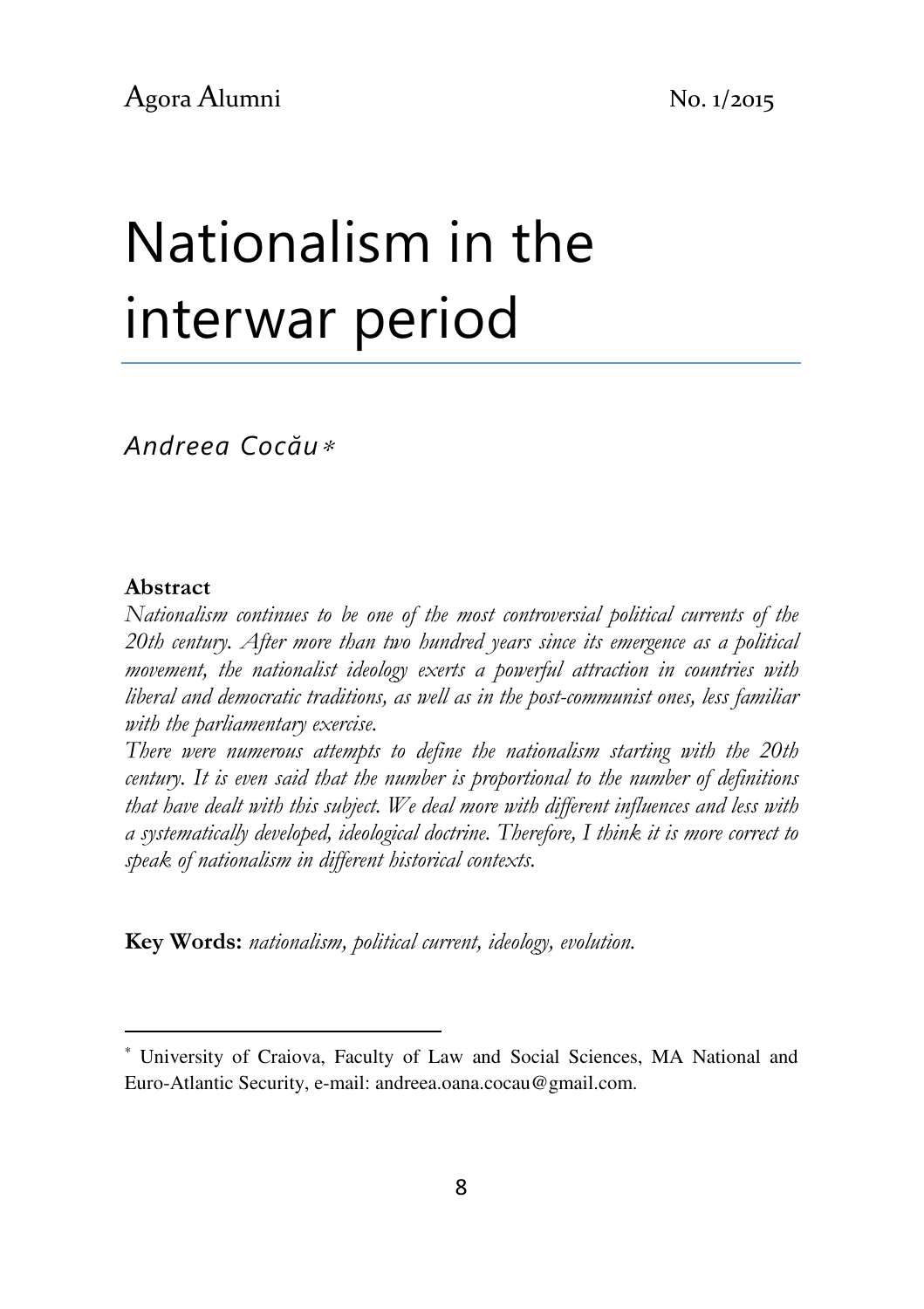Nationalism continues to be one of the most controversial political currents / movements of the 20th century. After more than two hundred years since its emergence as a political movement, the nationalist ideology exerts a powerful attraction in countries with liberal democratic traditions as well as in the post-communist area, less common with the exercise of the parliamentary.We need to distinguish nationalism as an ideology, political movement and cultural idea, although related, these issues will require a specific analysis in order to reveal that there is a unitary phenomenon called nationalism.

Then you have to deal with different types of nationalism and historical contexts in which they appear, to discover which structure of the specific speech it is. There were numerous attempts to define nationalism starting with the 20th century. It is even said that the number is proportional to the number of definitions that have dealt with this subject (Sugar, 1981: 67). We deal more with different influences and less with a systematically developed, ideological doctrine. Therefore, I think it is more correct to speak of nationalism in different historical contexts.

For some commentators, the national idea still appears in ancient times and is related to ethnic groups, expressing a certain instinctual biological form of association of individuals (Kellas, 1998: 34). It dates from the pre-modern era, before the advent of nation-states. Anthony Smith sees modern nations "simply extending and strengthening the way in which members of ethnic groups to associate and communicate" (Smith, 1986: 215). Other theorists link the emergence of nationalism to the Enlightenment, which is also the source of liberalism and Marxism. Of course, the idea was especially common in folk culture, and then became a political campaign and, finally, a movement of the masses (Hrosch, 1985: 152).

Hobsbawm refers to three major phases in the evolution of nationalism: a) 1830-1880, the period of liberal nationalism liberal bourgeoisie; b) 1880-1918, the period of transformation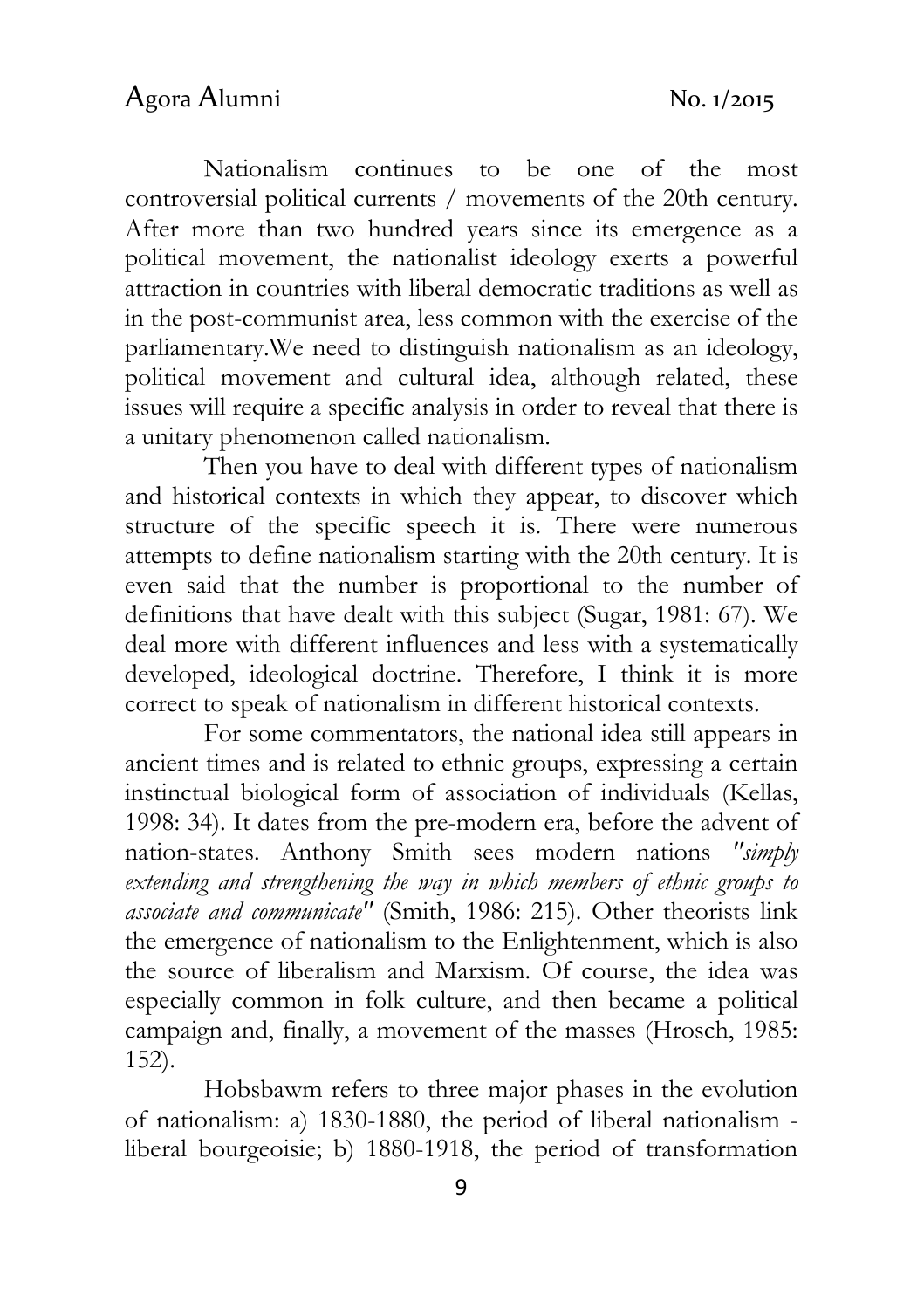into a conservative movement; c) 1918-1950, when recording the peak nationalism (Hobsbawm, 1997). There are then a number of other theories that support the role of modernizing the nation in the nineteenth century. Rapid industrialization and development of the state apparatus made it necessary to find an ideology that had to integrate the individual into the new society. These theories have in mind rather the role of sociological and economic factors in the formation of nations, and less ideological and cultural aspects.

Ernst Gellner believes that "nationalism is primarily a political principle, which holds that the political and national unit should be congruent. (...) In short, nationalism is a theory of political legitimacy".

These definitions, and many others, seem to suggest ambiguity of the "object" of the nationalist doctrine, since it amalgamates feelings, mood, and loyalties based on ownership, political legitimacy and legal principles. Then you might ask the following question: Is the nation an objective phenomenon or just an image builder? As there is an existing phenomenon of the beginning, what makes it so "natural"? The etymology of the word derives from the Latin nation and nation born, being born and belonging by birth. That natural birth is associated with the memberships of a "natural" to a family, to a group. The idea of belonging plays a role in establishing a widely shared sense: people associate based on natural connections. Political connotation of the concept of nation is seen relatively late, in the eighteenth and nineteenth century, and is a creation of modernity. So arise and related concepts: national self-determination, national interest, national will, national consensus, etc.

National self-determination implies sovereignty and independence in their relations with other countries and its ability "to make laws and to exercise jurisdiction in a given territory" (Vincent, 2010: 239). *National interest* is linked to the development of the state and its spheres of interest. It is sometimes used as substitute for reasons of state, meaning that there is a reality that belongs exclusively to the state. More problematic is the ideological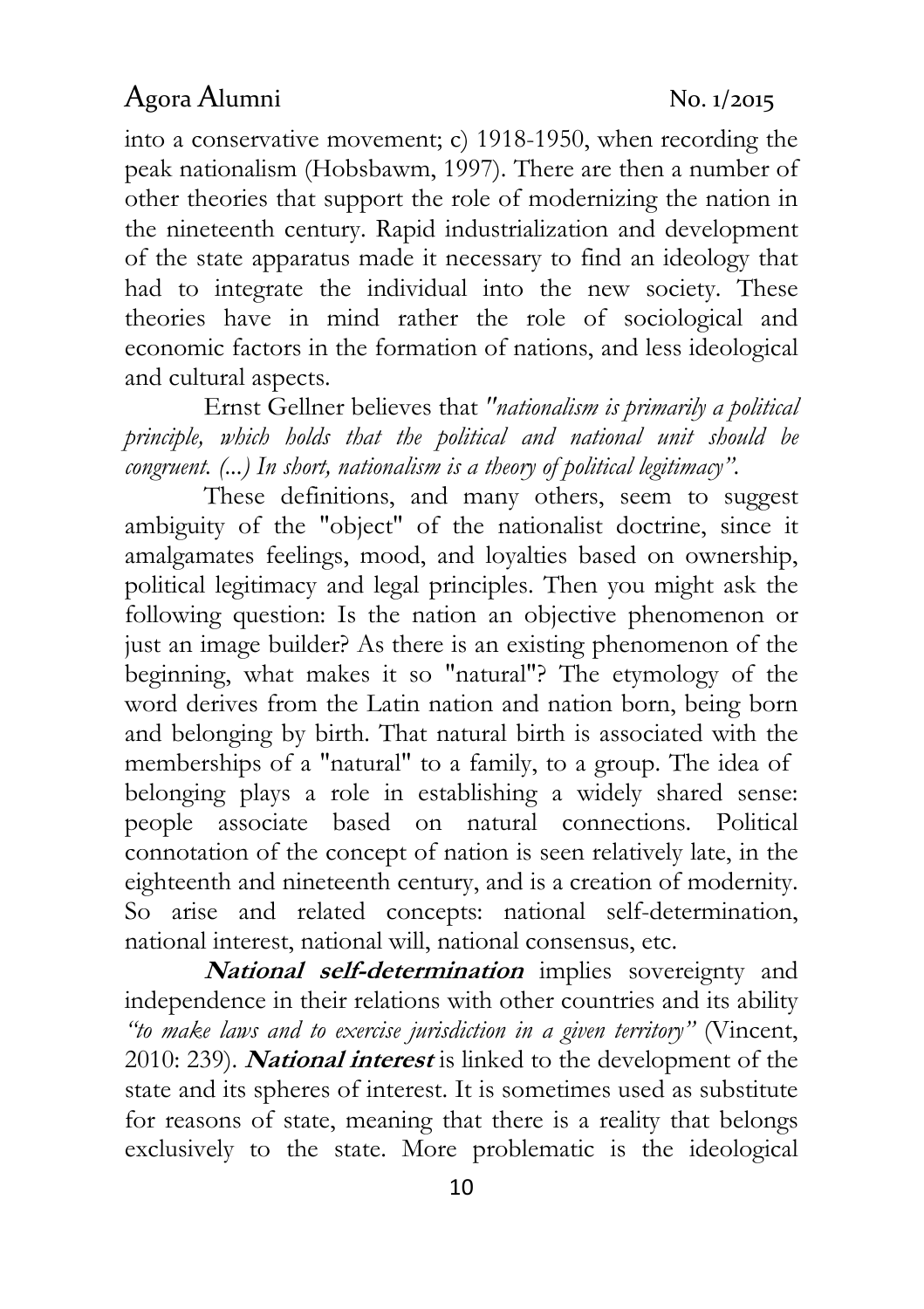content of the concept, as almost all political forces speak for the national interest, and it would be of absolute essential, historical meaning that transcends generations. But is there a reality beyond the individuals, their interests and their rights? Obviously, a genuine liberal spirit will consider the national interest an abstraction, a useful fiction or just a populist propaganda. From a more academic point of view, we need to specify in what way each time using concepts and if they cover a certain reality. National will, as the expression of a specific spirit or national political principle incarnated by the people. And here is the same problem as in the national interest must specifically determine its contents. *National consensus* is also a problematic concept because it implies a spirit, will, common interest, which would act in one direction, ignoring the contradictory opinions of individuals. Summarizing, the nation is a group of people linked by common descent through a culture, language, and common ground, and nationalism is an ideology that uses elements of belonging and collective identity to legitimize a political strategy.

There are a number of typologies in the literature on nationalism, each addressing the phenomenon depending on the perspective considered relevant. Kellas uses three concepts: ethnic nationalism, social, and official. Peter Alter distinguishes between the full and the reformist nationalism, Calton Hayes considers five types of nationalism: Jacobin, liberal, traditionalist, economic protectionism, and fully totalitarian (Vincent, 2009: 320). As we see, in the European context, contrast awards range from general (and imprecise) of the National Western and Eastern, to more technical characterizations talk of civic nationalism / ethnic and one liberal / traditional (Smith, 1994: 53-56). Therefore, I will now refer to those types of nationalism, the assumptions involved, and constitute the most significant cases to analyze this phenomenon.

Liberal Nationalism (Risorgimento), whose roots can be found in the Enlightenment, is associated mainly with the name of Giuseppe Mazzini (1805-1872) and his ideal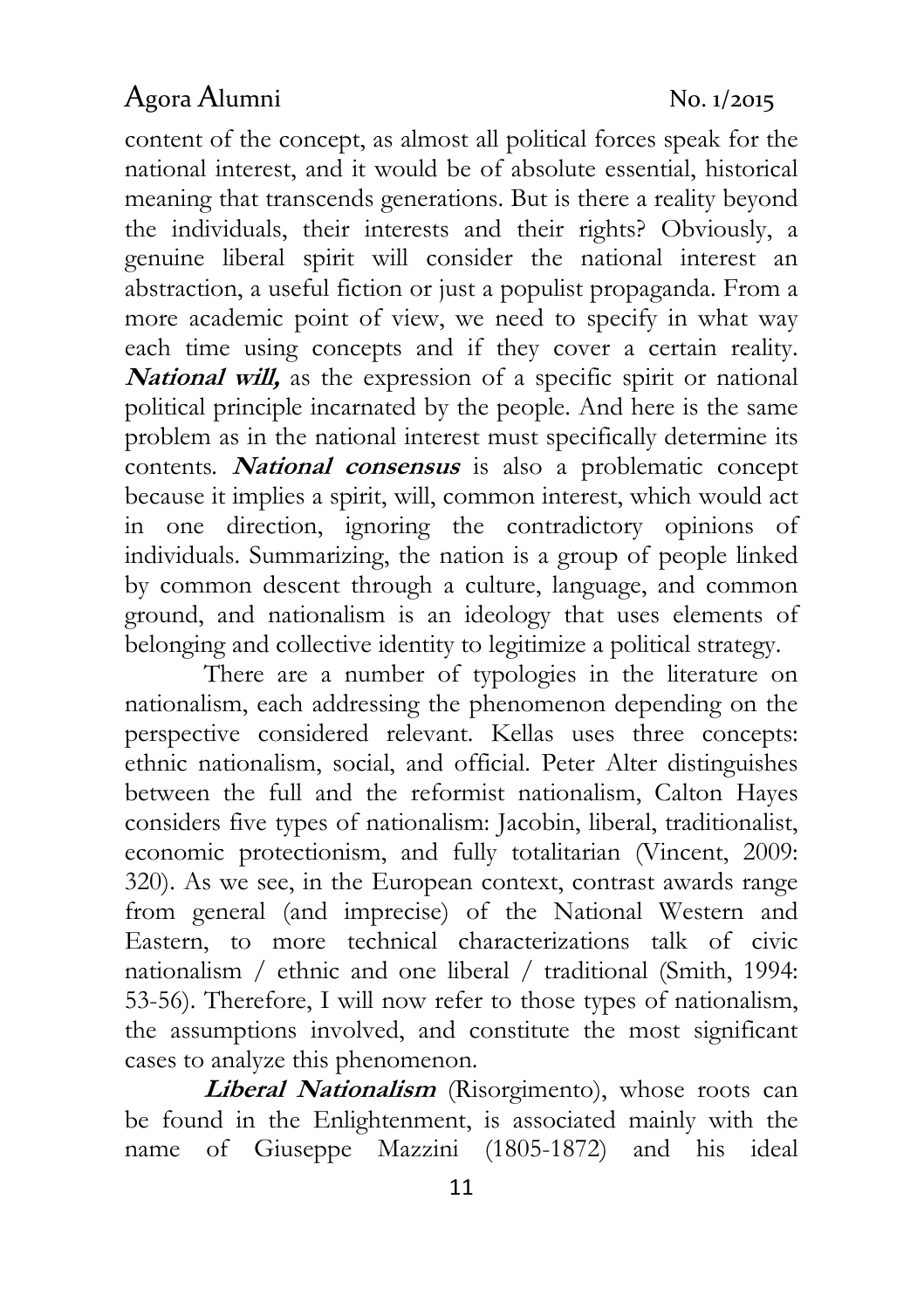"internationalist humanist". Proeminent campaigner for the unification of Italy, he was the inspiration of a movement response, "Young Italy", which will culminate with an international one, "Young Europe". His ideal of a united Europe was made up of 11 independent nations and strong enough to cope with the Habsburg Empire, and had a democratic constitutional regime. Each nation should be independent (to have the right of self-determination) under a constitutional democratic system of government that guarantees the rights and freedoms of individuals. For Mazzini, supreme vocation means devotion to the nation (expression of divine order) which implicitly assumes ministry of "humanity" (divine harmony), individuals exercising their freedom and performing their mission in an ideal perfection of common humanity. This kind of nationalism, romantically called collectivist, was compatible with liberal universalism and cosmopolitanism. This is what the literature considered a moderate nationalism, legitimate, corresponding to moderate liberalism.

Traditional Nationalism (conservative), inspired by the cultural themes of Romanticism emerged as a reaction to the French Revolution and organist rationalism that threatened the continuity and evolution. Edmund Burke and Joseph de Maistre saw the expression of a higher order in the nation, an organic community, as opposed to a "simple case of citizens with equal rights." The German romantic options (from Schlegel and Novalis), influenced by the ideas of Herder and Fichte, the nation was the phrase "purity of language, mythology and popular culture." They wanted a return to the ancient common traditions, which had played a key role in the birth of nations. Common culture, a spirit or soul will only speak the language, myths, customs and laws that were fundamental elements in building nations. Perceived at the time as a form of protest against French cultural hegemony (Fichte with Address to the German Nation and Meinecke's idea of Kulturation) in the German states, nationalism traditionalist, romantic inspiration, is considered the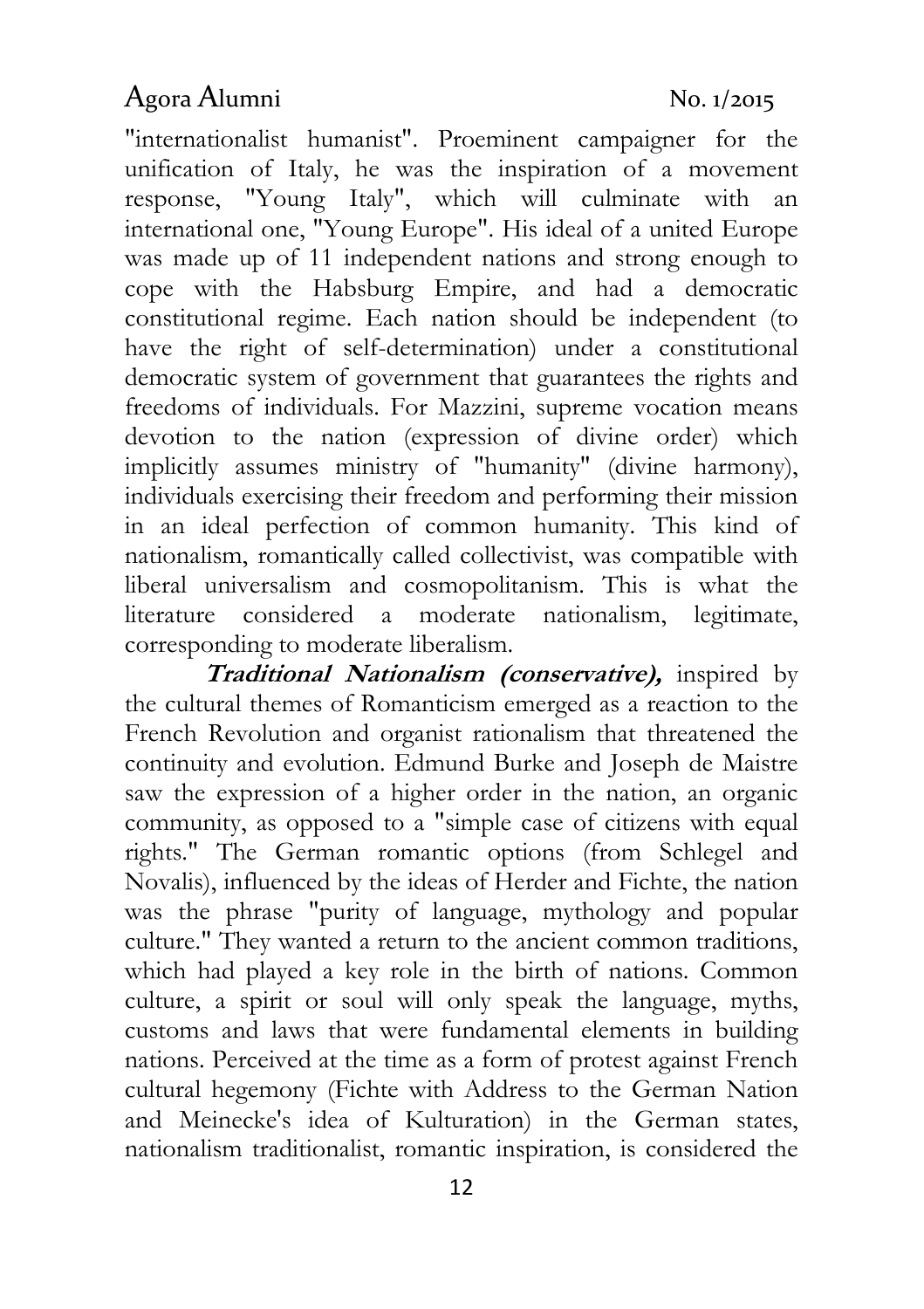essence of nationalism per se. Not incidentally the XIXth century is a strong knowledge of popular culture, of interest to old habits and traditions. It was an attempt to assert the authentic culture personified in people demanding the right to national selfassertion. It could achieve such a state aesthetic ideal and harmony among nations, up to restoration by Catholicism, the medieval Republica Christiana (Novalis). The force of this type of cultural discourse is significant. It provides some legitimacy to the national ideal of self-determination and, in addition, meets the need for intellectual lineage identity creation. Not incidentally it was often associated with the ideals of cosmopolitan Europe.

Civic nationalism is associated with liberal nationalism that seeks to combine the principle of national self-determination with the individual's self-determination. Particle "civic" seems to offer a certain legitimacy (and superiority) as suggesting that beyond what we mean by nationality, in the traditional sense, there is a political community. Or, it involves a set of laws and political institutions that binds the community around an authority other than the historical and cultural. For Anthony Smith, the model of "civic" nation is a predominantly territorial conception. Nations have well defined territories to be "historical" and "sacred" (Smith, 1989: 9). Another element is the idea of the homeland, "a community of laws and institutions and a single political will", (Smith, 1994:10) which expresses some common political goals and interests. The political community is the substance of legal equality and civil rights and economic. The ultimate expression of this community is a set of common values and cultural traditions, a set of aspirations, feelings and ideas that binds people in a historic area. Therefore, the historical territory, a community and political and legal equality, plus a civic culture are, as Anthony Smith said, "standard elements of Western concepts of the nation" (Smith, 1994: 11). This kind of nationalism developed especially in countries which had a relatively stable area (England, France) and the problem was a common ideology to meet the need for national unity. In eastern Europe, where territorial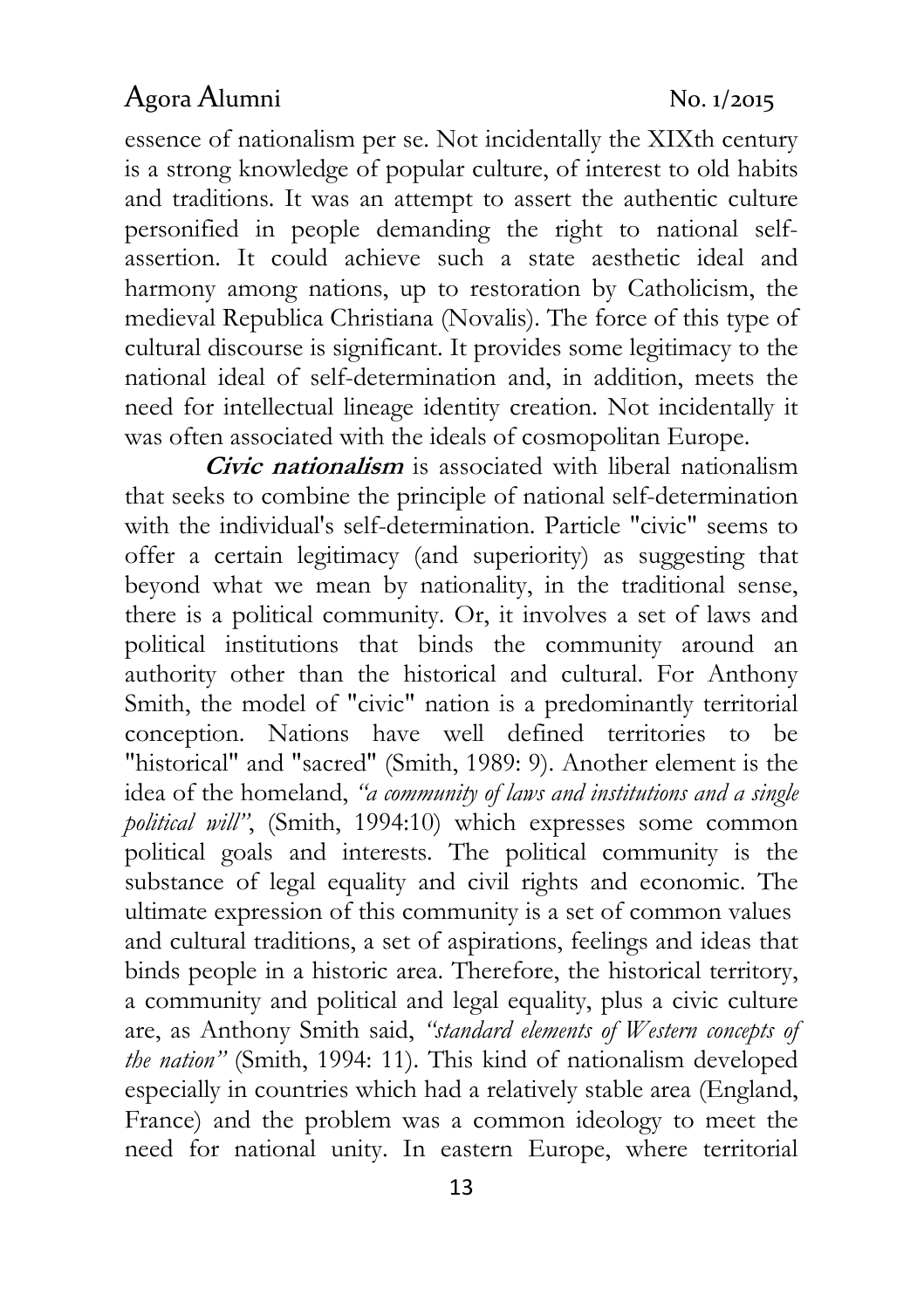disputes are current today, there has developed a native nationalism claiming a homeland, a lost first wrongfully held.

Ethnic nationalism In contrast, Smith continues, ethnic nationalism prioritizes the community idea of birth and native culture. Regardless of where you live, you're organically bound to the community where you were born, common ancestry is the essential feature of the nation's "super-family" (Smith, 1994: 12). So, an ethnic community is the main feature of this nationalism. Instead of institutions and common law acts, this is the "will of the people" and therefore has an important role in mobilizing popular "moral and rhetorical" (Smith, 1994: 12). The idea of equality is replaced by vernacular cultural model, the traditions and customs that created the concept of "imagined communities" nation. Hence the fascination with historical myths, folk ballads about anonymous heroes who sacrificed themselves for the sake of the homeland. The ideological arsenal is impressive and it makes the most need to assert on behalf of a glorious past that this cannot compare to. Beyond the differences in content between the two types of nationalism, there is an element shared in common identity (cultural), collecting the core nationalist ideology.

Western / Eastern Nationalism Without a doubt, the most influential typological distinction is by Hans Kohn. He distinguishes between Western nationalism, rational, and the eastern one, organic and mystic. The concept of "rational" nation, specifically England, France and America, is associated with those groups of individuals living in a common territory under the same law and governance. Ideology is the product which becomes dominant in the middle class in these countries since the XVIIIth century, expressing the ideal of civic policies that combine individual liberty and rational cosmopolitanism. Manifested as practical objectives and constitutional motion, it was considered a political nationalism. He was born of an effort to "build a nation and the political reality of fighting this" without much consideration for the sentimental past (Smith, 1967: 329-331).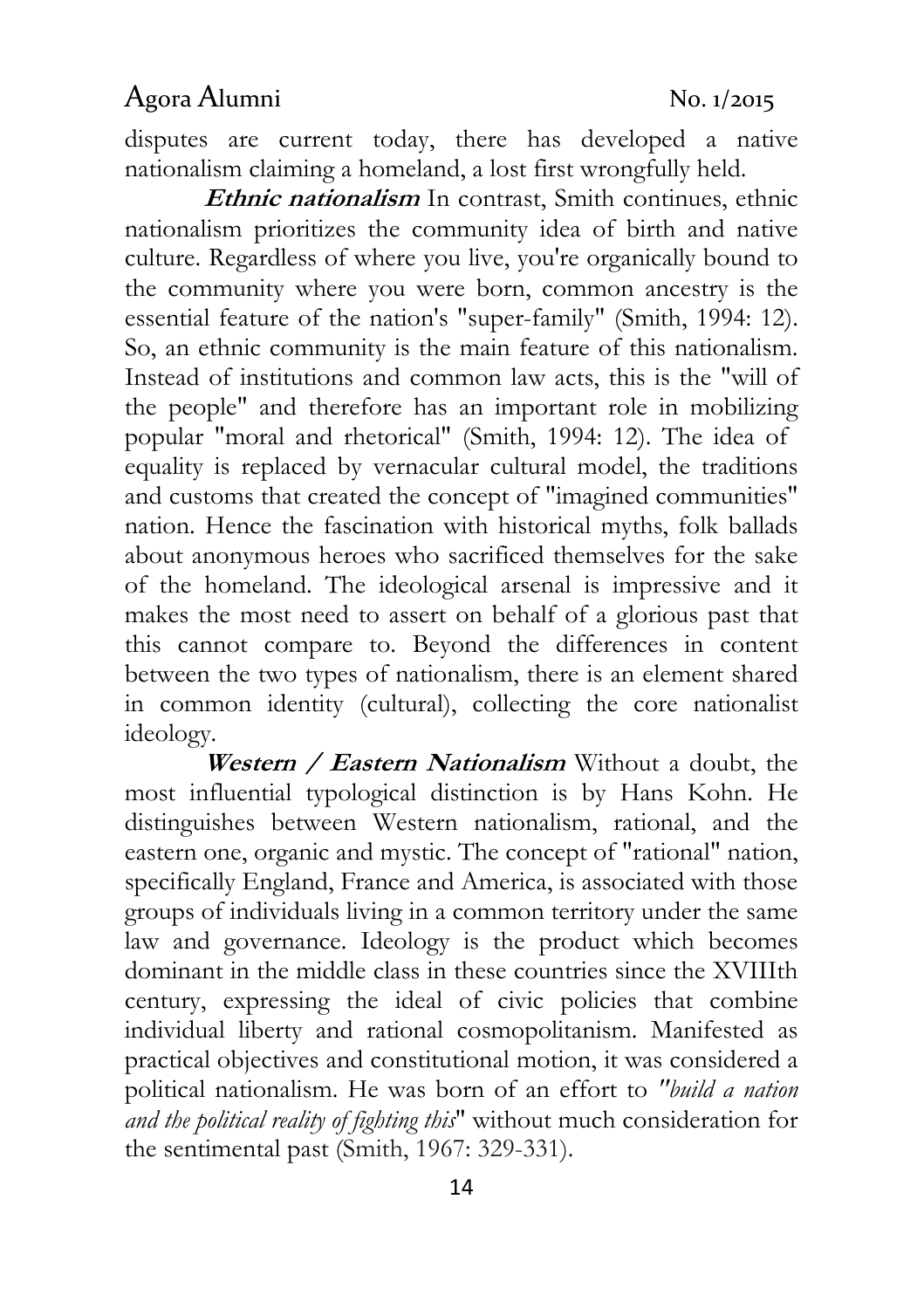In contrast, in Central and Eastern Europe, where there can be a strong middle class, nationalism was the creation of groups of intellectuals who had no access to power, hence the temptation to authoritarianism. Intellectual nationalists created the historical myths and dreams for the future, an ideal country strongly related only tangentially to the past and present that had once become a political reality (Smith, 1967: 330). Therefore, it was regarded as a cultural nationalism, as a response to modernity and culture intellectual elites that gave "rational" to the West. Economic and social backwardness of these countries have to manifest in a regressive culture in a glass building meant of a substitute (cultural) around historical myths, in response to this precautions. This explains the fact that the nation was conceived as an organic unity with a "mystic soul and a mission that only they could decipher" (Kohn, 1955: 34). Perhaps an explanation of the national "mysticism" is that these countries have not known the experience of the Renaissance and Reformation, individualism, rationalism and secularism specific. This made them remain confined for long in the abstract universalism of the Middle Ages. Hence the nationalist rhetoric was marked by strong accents of essentialism, claiming that individuals are only the expressions of collective court.

Distinctions between different types of nationalism are certainly useful tools, what appears more problematic is the fact that in many cases, the "habits" of thinking creates focused discussion in a direction that neglects important aspects. They gave clear conceptual distinctions that are at the limit of contrasting types. Different types of speech form a certain range, but it does not tell us much about the assumptions involved in the construction of these theoretical arguments. To label a particular nationalist discourse as "rational" or "reasonable" compared with another more "organic", more "radical" or "primitive" requires reference to some standard rules. These rules require, in turn, report to a set of general assumptions which give an account of contextual frameworks that have made some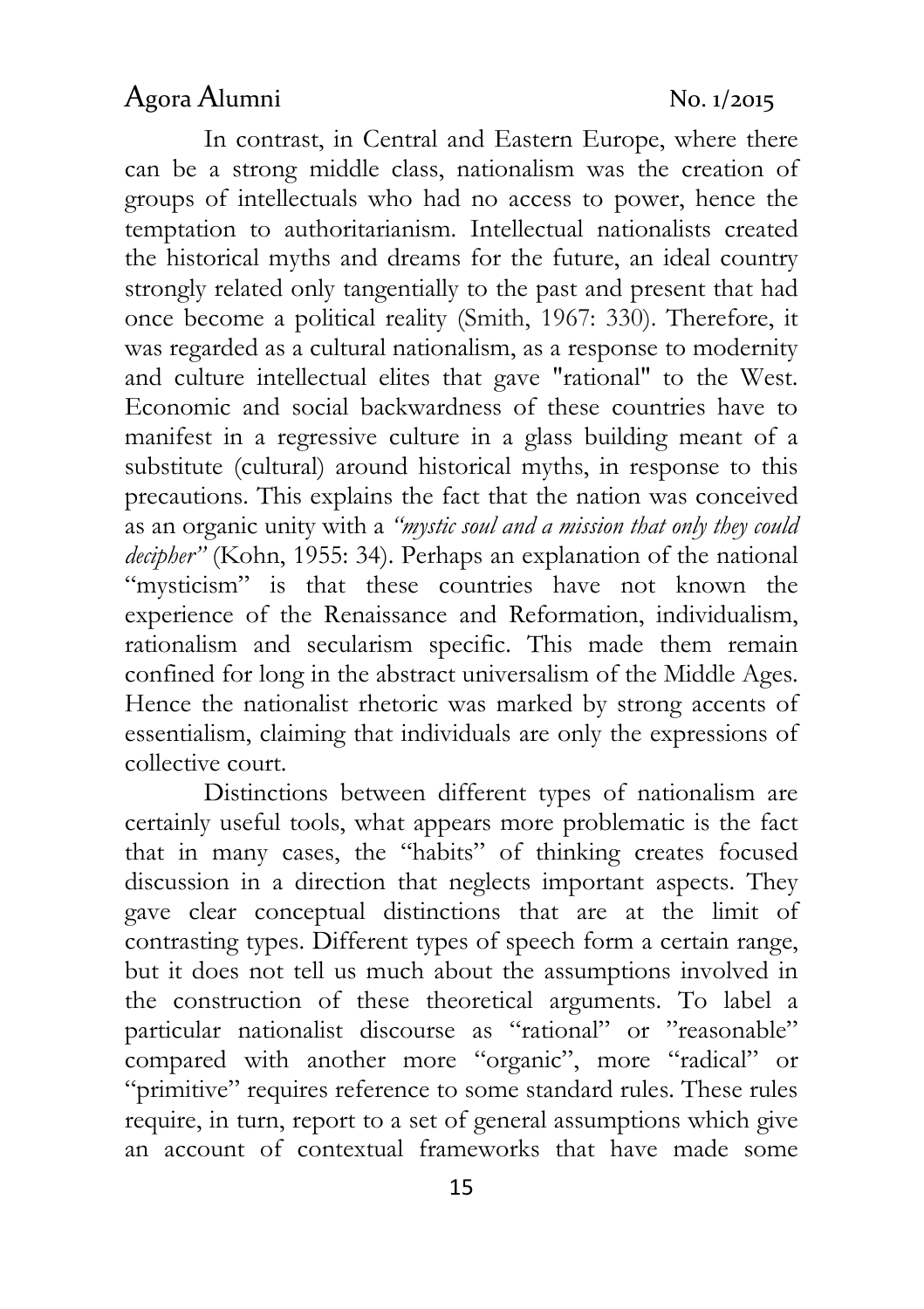valuable judgments. Analysis of general assumptions involved in the construction and reconstruction of nationalist discourse involves treating it as a type of legal argument. From this angle, the classical typological distinctions loose importance. In all its forms, nationalism expresses the same imperative: the assertion of collective identity. Whatever form which expresses an ideal civic or historical mysticism, requires value for the sense of community, and hence a politics of the common good, to the tendency to affirm the individual and his plan of life. National values may be important, but there are many other values for which the individual may, without absolute constraint of hierarchy imposed by nationalist rhetoric. National values are standards against which to undertake any nationalist policy, and they become a political asset (priority) compared with other attachments and individual commitments.

Nationalism is a state of mind, feeling or sentiment of a group that lives in a well-defined geographical area, speaking a common language, has a culture that expresses the aspirations of the nation, and is attached to common traditions and in some cases a common religion.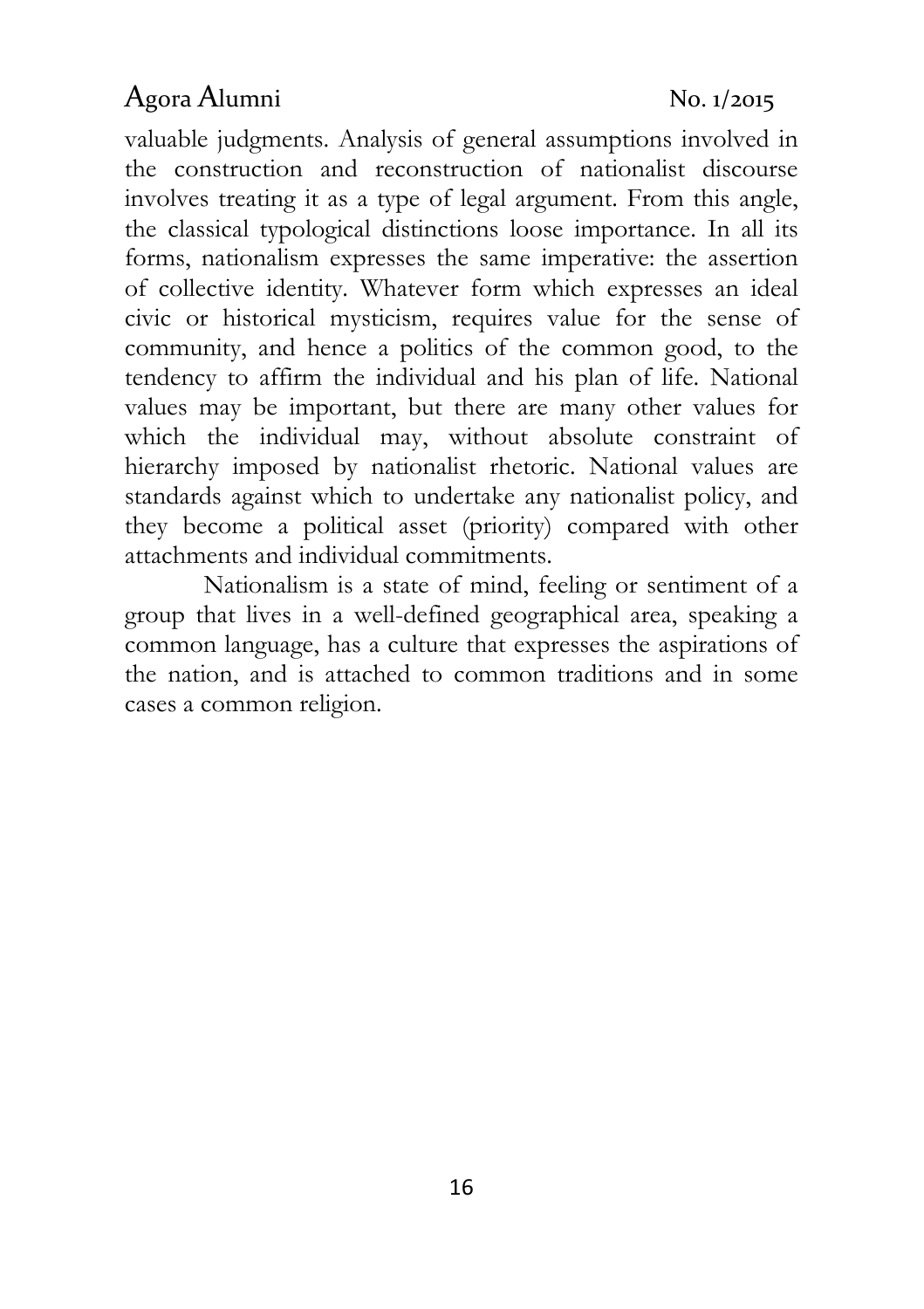#### References:

Anderson, Benedict (1983). Imagined Communities: Reflections on the Origin and Spread of Nationalism, London: Verso.

Connor, Walker (1994). Ethnonationalism. The Quest for Understanding, Princeton: Princeton University Press.

Gellner, Ernest (1983). Nations and Nationalism, Oxford: Basil Blackwell.

Greenfield, Liah (1992). Nationalism: Five Roads to Modernity, Cambridge: Harvard University Press.

Hobsbawm, E. J. (1997). Națiuni și naționalism din 1780 până în prezent, Chişinău: Editura Arc.

Horovitz, D. (1985). Ethnic Groups in Conflict, Berkeley: University of California Press.

Hrosch, Miroslav (1985). Social Preconditions of National Revival in Europe: A Comparative Analysis of the Social Composition of Patriotic Groups among Smaller European Nations, Cambridge: Cambridge University Press.

Hutchinson, John (1994). Modern Nationalism, London: Fontana Press.

Hutchinson, John; Smith, Anthony D. (1994), Nationalism, Oxford: Oxford University Press.

Kellas, James G. (1998). The Politics of Nationalism and Ethnicity, New York: St. Martin's Press.

Kohn, H. (1995). Nationalism: Its Meaning and History, Princeton: Van Nostrand.

Montserat Guibernau (1996). Nationalisms: The Nation-State and Nationalim in the Twentieth Century, Cambridge: Polity Press.

Periwal, Sukumar (1995). Notions of Nationalism, Budapest, Central European University Press.